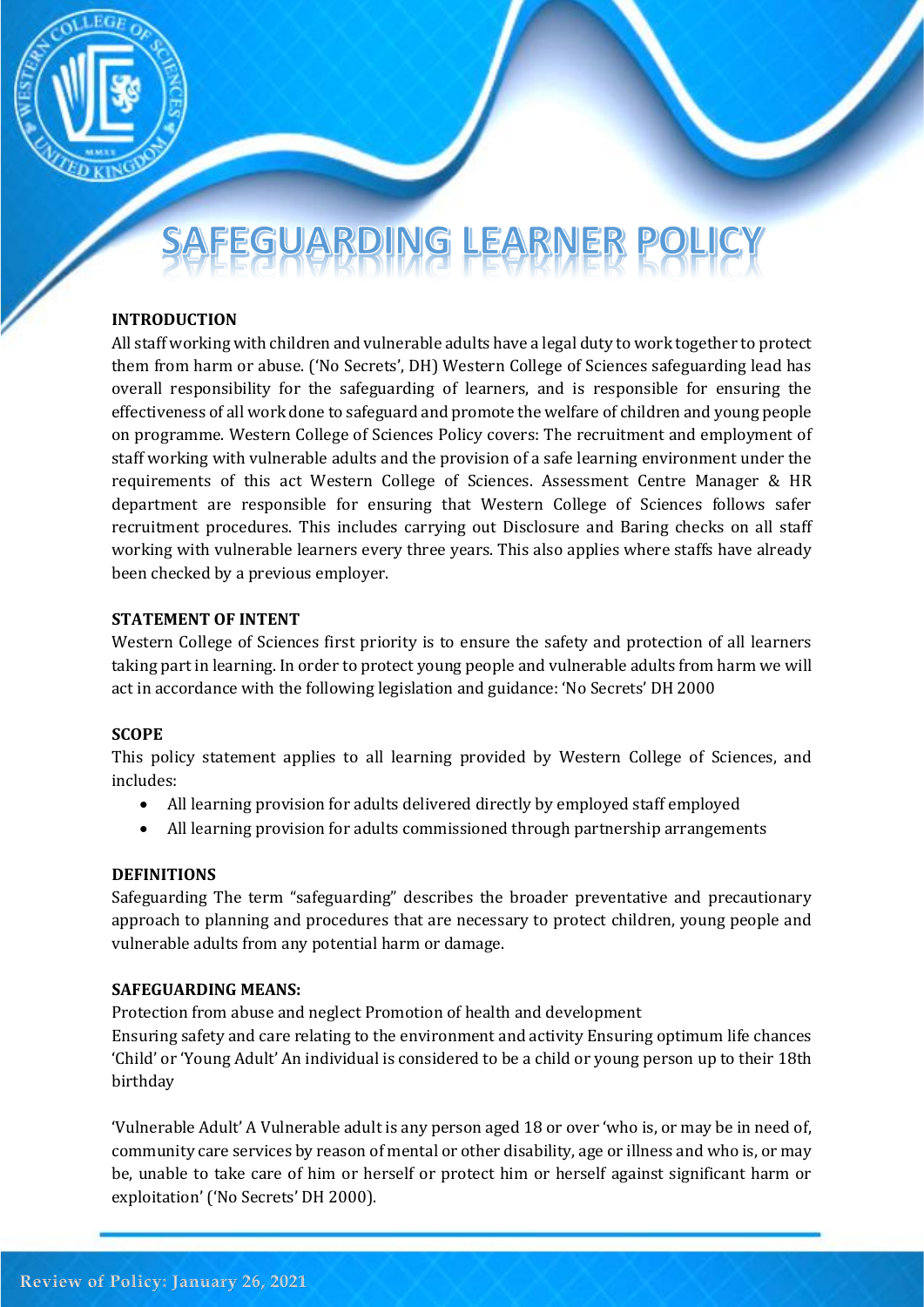

The list below is not exhaustive but a vulnerable adult may be someone who: is elderly and frail has a mental disorder has a physical or sensory disability has a severe physical illness is a substance misuser is homeless has a learning disability

## 'Abuse' is

"a violation of an individual's human and civil rights by any other person or persons" ('No Secrets' DH 2000). Abuse may consist of a single act or repeated acts, abuse may happen intentionally or unintentionally and can take place in any relationship or setting. Examples of abuse that could occur in a learning environment include:

Physical abuse – shoving, hitting, slapping

Sexual abuse - involvement in any direct or indirect (e.g. innuendo, pornography) activity against the learner's will or knowledge

Emotional/psychological abuse e.g. intimidation, bullying or humiliation Discriminatory abuse e.g. racial, sexual or religious harassment Financial or material exploitation e.g. coercing money or goods

Institutional abuse e.g. failure to ensure privacy, dignity or uphold individual human and civil rights.

Neglect or acts of omission e.g. ignoring physical or medical needs, failure to access appropriate health, social care or educational services, withholding medication.

An abuser: may be anyone including relatives, friends, professional staff, other learners and service-users, neighbours, care workers, volunteers, and strangers.

#### **POLICY STATEMENT**

Western College of Sciences is committed to promoting safeguarding through the provision of an inclusive, supportive and safe environment for its learners, staff and others closely associated with its work and affirms the rights of individuals to be treated fairly and with respect.

Western College of Sciences intends to pursue this commitment by

1. Promoting a culture of value and respect for all within a supportive and safe learning environment

Ensure that all internal tutoring staff, and learning and personal support staff in contact with learners have a current Disclosure and Barring check for working with adults and/or children Provide accessible information for learners, tutoring staff and subcontracting providers on equality, diversity, bullying, harassment, dignity and respect in the learning environment

We will provide opportunities for adults and young people to voice any concerns they may have regarding inappropriate behaviour, abuse, harassment or misconduct and providing strong sanctions to deter victimisation or cover up of malpractice

Supply information to learners on Western College of Sciences procedures for following up complaints relating to the conduct of tutoring staff and/or other learners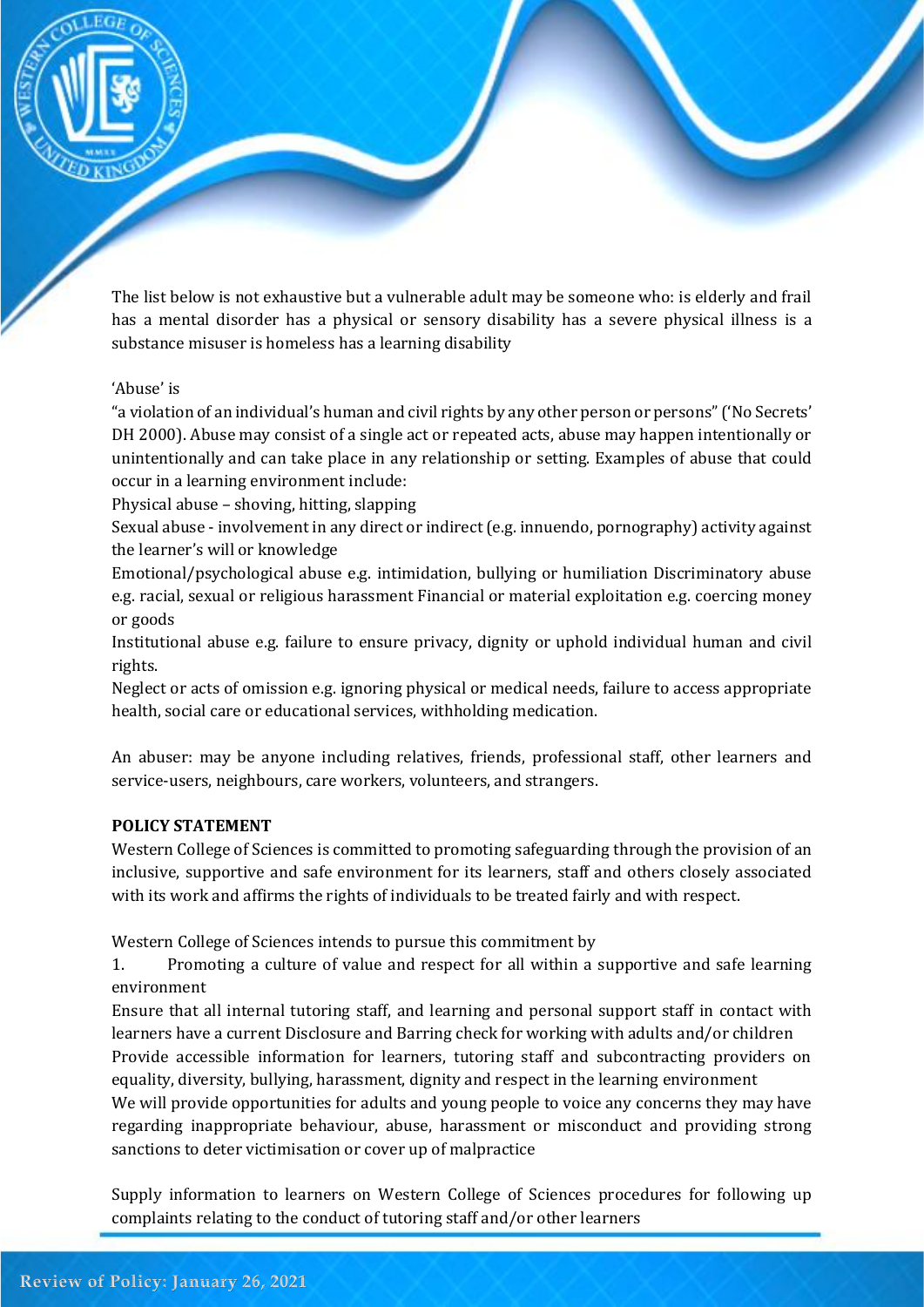

Require all tutoring staff and others associated with the delivery of our provision to carry and produce appropriate identification on request

Ensure that premises used to deliver learning activities are risk assessed by appropriately trained staff

Ensure that learning activities are risk assessed by appropriately trained staff Ensure that care and safety issues and concerns are reported

2. Providing Information, training and briefings on safeguarding vulnerable adults and children that includes:

Include information on Safeguarding as part of learner induction

Provide information to tutoring staff and learners about the standards we expect with regard to confidentiality and disclosure

Provide appropriate training for tutoring staff on safeguarding, disclosure and diversity matters Distribute information to all internal on the signs of abuse and the action to take if/when abuse is reported.

Provide accessible information for learners, and tutoring staff on the complaint's procedure Provide headline information for learners on safeguarding, e-safety, bullying and harassment equality of opportunity and diversity.

Provide learners with the name of the designated safeguarding contact and the procedure to be followed in the case of any alleged case of bullying or harassment

3. Gathering and analysing information from learners on matters related to feeling safe in the learning environment

Generate questions on the feedback form to elicit how safe learners feel in the learning environment

Analyse the information obtained and acting on the results

Monitoring the effectiveness of this Safeguarding Policy and reviewing it annually Monitor the safeguarding practices within provision

Identify and sharing good practice in safeguarding with sub contracted providers

Review the Western College of Sciences safeguarding policy on an annual basis

Link with learning networks and the local authority safeguarding unit to ensure that information on safeguarding is current and up to date

All enquiries relating to safeguarding issues should be addressed in the first instance to the designated safeguarding officer for Western College of Sciences Assessment Centre. info@wcs.ac